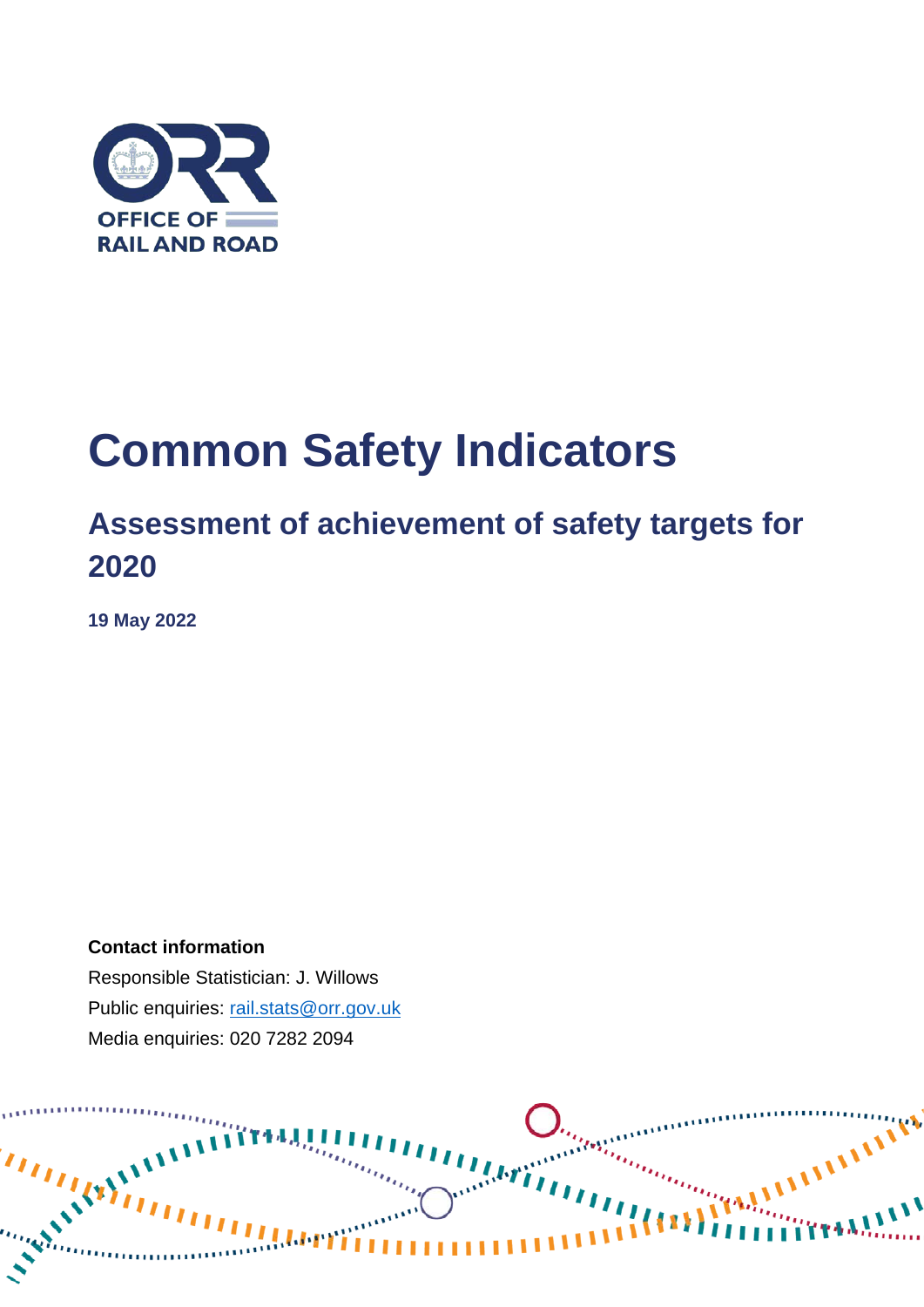## **Contents**

2

annan mm.

| 1. Introduction                                              | 3  |
|--------------------------------------------------------------|----|
| 2. Method for assessing achievement of safety targets        | 5  |
| 3. Results of the assessment                                 | 8  |
| 4. Further analysis                                          | 10 |
| 5. Conclusions                                               | 14 |
| <b>Annex A: Definitions</b>                                  | 15 |
| Annex B: National reference values and Common safety targets | 18 |
| Annex C: List of data tables and other related statistics    | 20 |

*<u>INTHERES</u>* www.

*<u>annun</u>*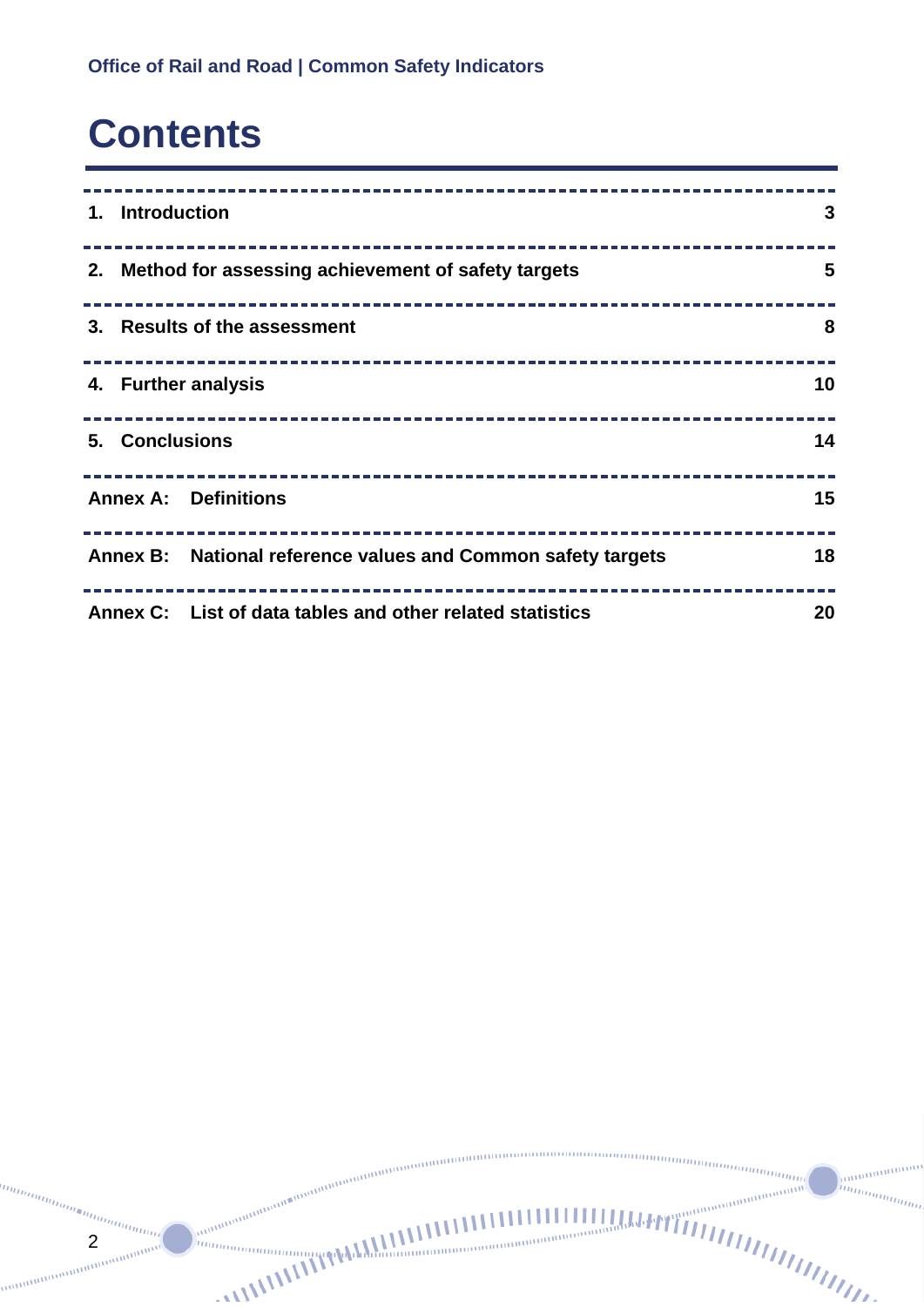## <span id="page-2-0"></span>**1. Introduction**

- 1.1 Safety targets are imposed to ensure a minimum level of safety is achieved.
- 1.2 The assessment of achievement of safety targets is undertaken using a common set of railway safety data, the Common Safety Indicators (CSI). CSI help assess whether railway systems comply with safety targets and facilitate the monitoring of railway safety performance. CSI include but are not limited to:
	- Significant accidents
	- Fatalities and serious injuries
	- Accident precursors
	- **Suicides**
- 1.3 This report assesses safety performance of Great Britain's mainline railway and the achievement of safety targets for the calendar year 2020. This uses CSI data to assess the level of safety associated with six risk categories:
	- Passengers
	- **Employees**
	- Level crossing users
	- **Others**

3

**Trespassers** 

annan

- Whole society (collective risk to all categories of persons above)
- 1.4 This assessment must be carried out annually by the Office of Rail and Road (ORR), in accordance with The Railways and Other Guided Transport Systems (Safety) Regulations 2006 (the 'ROGs') as amended by The Rail Safety (Amendments etc.) (EU Exit) Regulations 2019 (the 'EU Exit Regulations'), taking into account the five most recent reporting years (2016 to 2020).
- 1.5 Prior to the UK leaving the European Union (EU), this assessment was conducted by the European Union Agency for Railways (ERA), who are responsible for assessing safety performance for the 25 EU Member States that have a railway

nning and the community

annan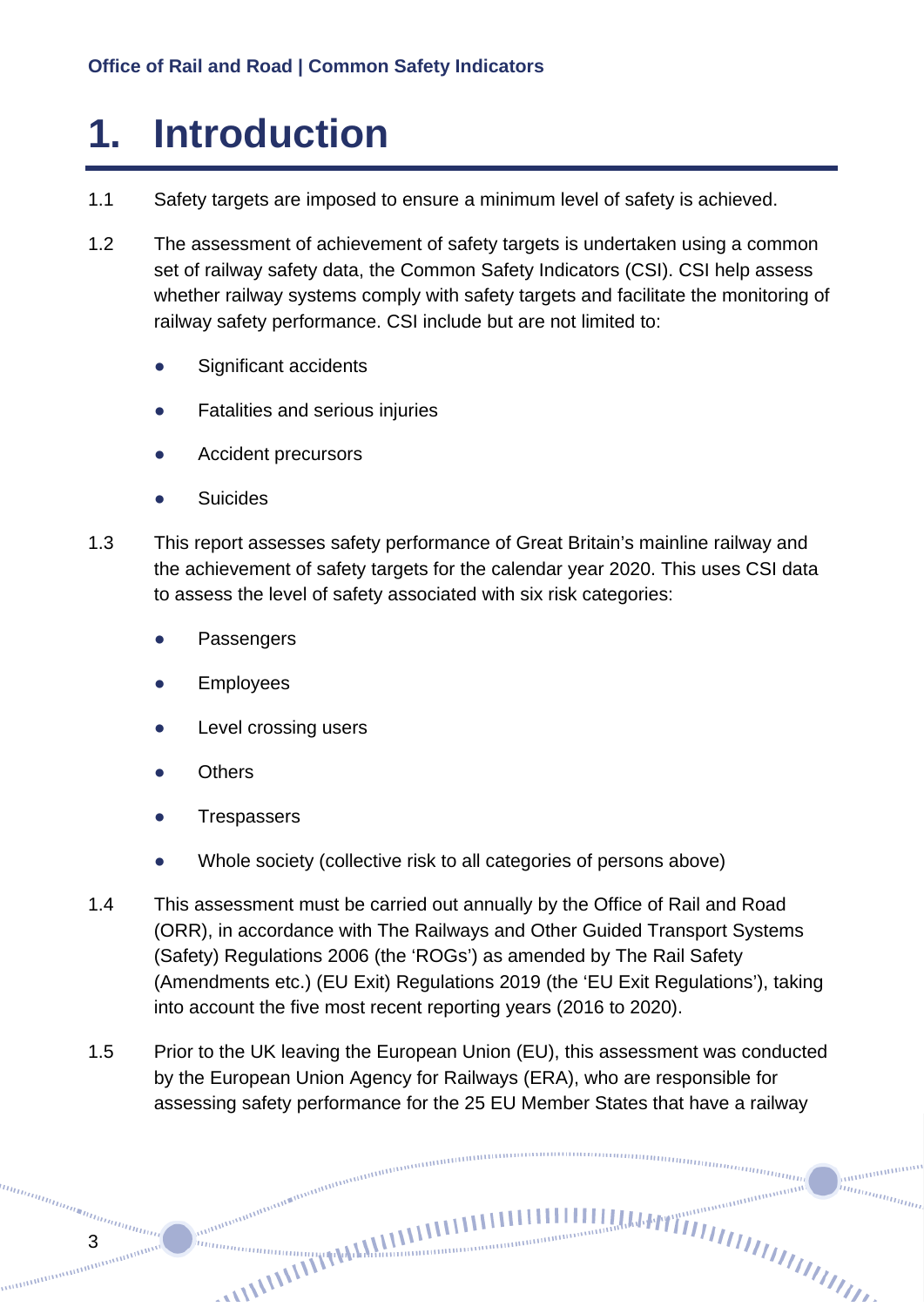system plus Norway. ERA publishes the results of this assessment annually. ERA's [latest assessment for 2020 was published in March 2022.](https://www.era.europa.eu/sites/default/files/library/docs/csm_cst_report_2022_-_public.pdf)

- 1.6 This is the first time ORR has conducted this assessment and published this report. This is a statistical assessment and does not include wider commentary about safety performance.
- 1.7 A set of data tables accompanying this report are published on the ORR data [portal.](https://dataportal.orr.gov.uk/statistics/health-and-safety/common-safety-indicators/) Key definitions are in Annex A of this report.

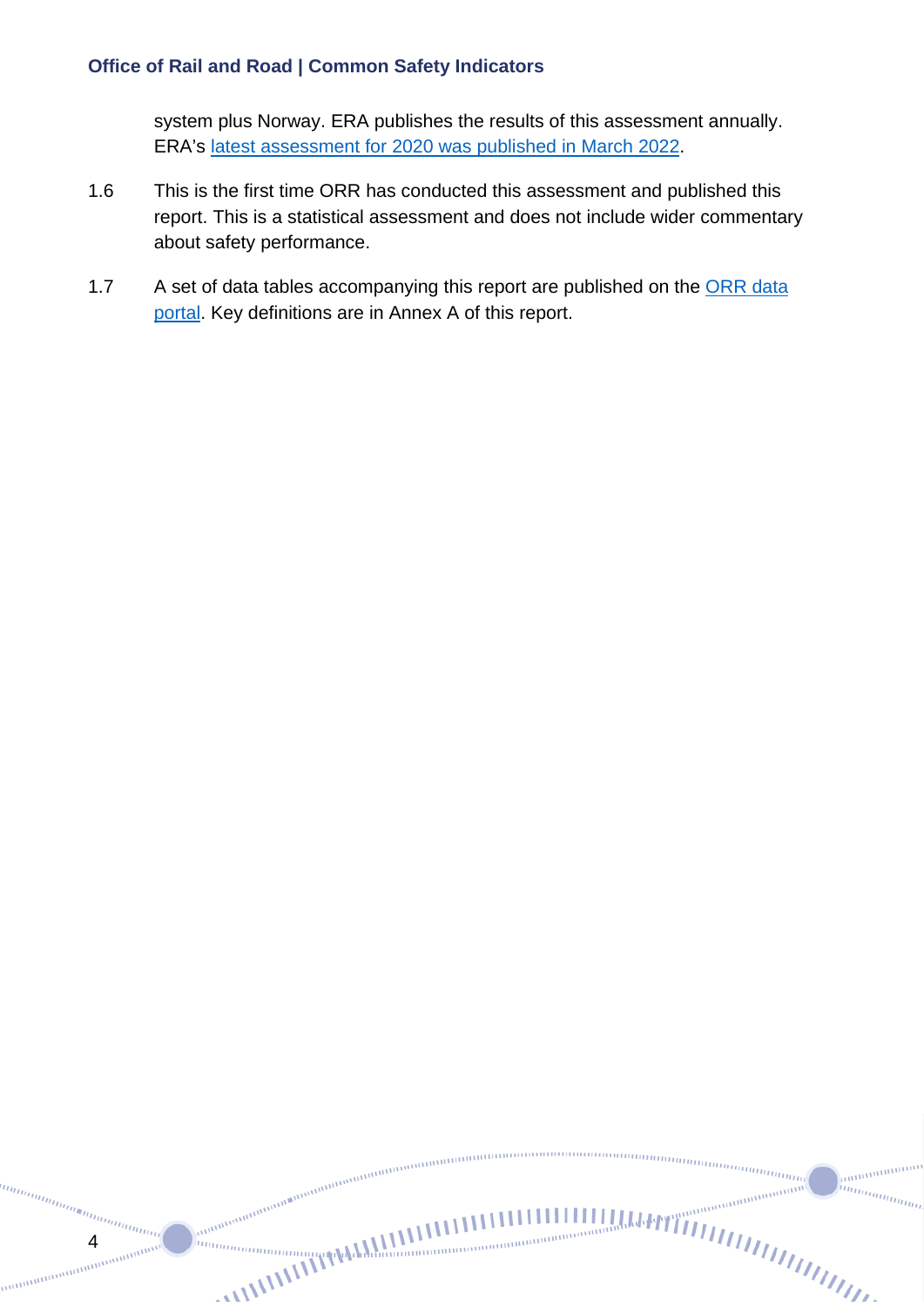## <span id="page-4-0"></span>**2. Method for assessing achievement of safety targets**

### **Data**

- 2.1 This assessment is conducted annually and takes into consideration CSI data for the five most recent reporting years. Therefore, the current assessment covers the calendar years 2016 to 2020.
- 2.2 The data that underpins this assessment is supplied to ORR by the Rail Safety and Standards Board (RSSB) and Network Rail and is available in Table 5300 on the [ORR data portal.](https://dataportal.orr.gov.uk/statistics/health-and-safety/common-safety-indicators/) Data since 2006 are [published by ERA](https://www.era.europa.eu/file/8104/download_en?token=PvM7IGMq) which covers the years in which the assessment of achievement for the UK was conducted by ERA.

### **Assessment process**

- 2.3 The procedure for assessing the achievement of safety targets is applied to six risk categories (see Annex B for additional information on each category):
	- Passengers
	- **Employees**
	- Level crossing users
	- **Others**
	- **Trespassers**
	- Whole society

anananana

2.4 There is a National Reference Value (NRV) and Common Safety Target (CST) associated with each of the risk categories (see Annex B). These values and the process for assessing the achievement of them are set out in the ROGs.<sup>1</sup>

ummmmm

annan inn<sub>inn</sub>

<span id="page-4-1"></span> $\overline{a}$ <sup>1</sup> In carrying out our assessment, it has become clear that that there are differences between the NRV scaling bases within the measurement units column of the table set out at Schedule 11, paragraph 14 of the ROGs in relation to the passenger (1.2) and employee (2) risk categories and the scaling bases within the scaling bases column of the same table. For the purposes of our assessment, we have used those set out in the scaling bases column as to do otherwise would mean the number of fatalities and weighted serious injuries would be normalised using the incorrect scaling base.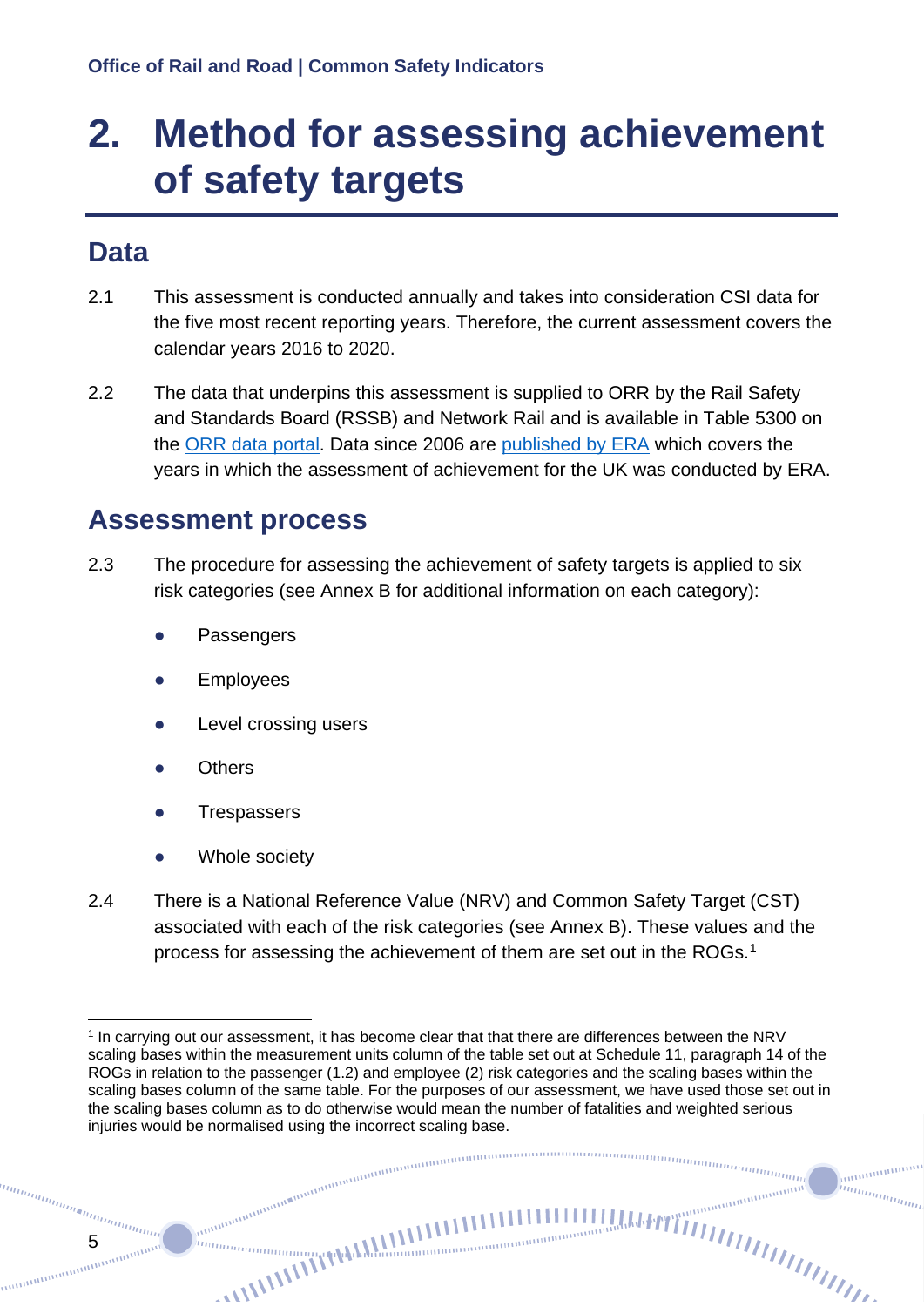#### **Assessment of achievement of National Reference Values**

- 2.5 The procedure for assessing the achievement of NRVs consists of four steps. These are depicted in the flowchart below (see Figure 2.1), where positive and negative decisional arrows correspond respectively to a 'pass' or 'fail' at each stage. The outcome of the assessment sees each of the risk categories classified as having: (a) acceptable safety performance; (b) possible deterioration of safety performance; or (c) probable deterioration of safety performance.
- 2.6 The **first step** of the assessment involves verifying whether the observed safety performance for each risk category complies with the NRV. Observed safety performance must be expressed in terms of the most recent observation (OBS) and the moving weighted average (MWA) for the five most recent reporting years. If one or both of these values does not exceed the NRV, safety performance is considered acceptable. If the most recent observation and the MWA both exceed the NRV, then the procedure must continue to the second step of the assessment.
- 2.7 The **second step** involves evaluating whether the MWA exceeds the NRV plus a 20% tolerance range. If this is not satisfied, the single highest consequence accident (in terms of fatalities and weighted serious injuries (FWSI)) in the five most recent reporting years is identified. If this single accident is more severe, in terms of consequence, than the most severe single accident included in the data used for setting the NRV, it is excluded from the calculations. The MWA is then recalculated to assess whether it lies within the abovementioned tolerance range. If this is the case, safety performance is considered acceptable. If not, the procedure must continue with the third step.
- 2.8 The **third step** must verify whether this is the first time in the last three years that the second assessment step did not return evidence of acceptable safety performance. If this is the case, the outcome of the third step can be classified as passed. However, the procedure continues to the fourth step of the assessment, regardless of the outcome at the third step.
- 2.9 The **fourth step** must verify whether the number of significant accidents per trainkilometre, has remained stable or decreased relative to previous years. This depends on whether there was a statistically significant increase in the number of relevant significant accidents per train-kilometre. This is evaluated using an upper Poisson tolerance bound which determines the acceptable variability based on the number of accidents that occurred in the member States of the European Union. If the number of significant accidents per train-kilometre does not exceed the tolerance bound, it is assumed that there has not been a statistically significant increase, and the outcome of the assessment is classified as passed.

ammanan in<sub>nnmmm</sub>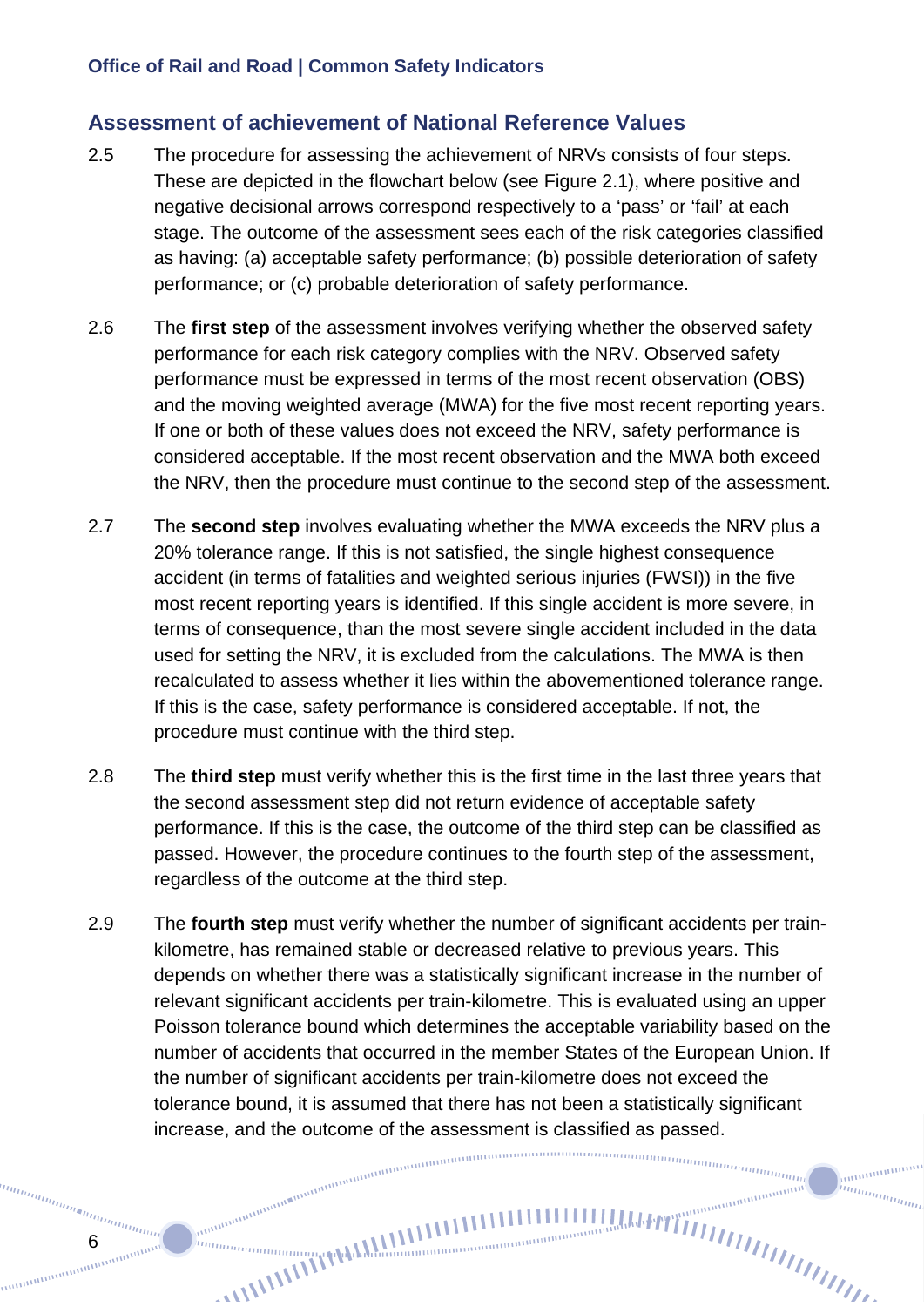**Figure 2.1 Decision flowchart for assessing achievement of NRVs** 



#### **Assessment of achievement of Common Safety Targets**

2.10 In addition to assessing compliance with NRVs, achievement of CSTs must also be assessed. For each risk category for which the NRV is equal to or lower than the corresponding CST, the achievement of the NRV automatically implies the achievement of the CST. For each category for which the NRV is higher than the corresponding CST, the CST represents the maximum tolerable level of risk to which it refers. For Great Britain, the NRV is less than the corresponding CST for each of the risk categories, therefore achievement of CSTs mirrors the achievement of NRVs.

anananana in<sub>nnmmm</sub>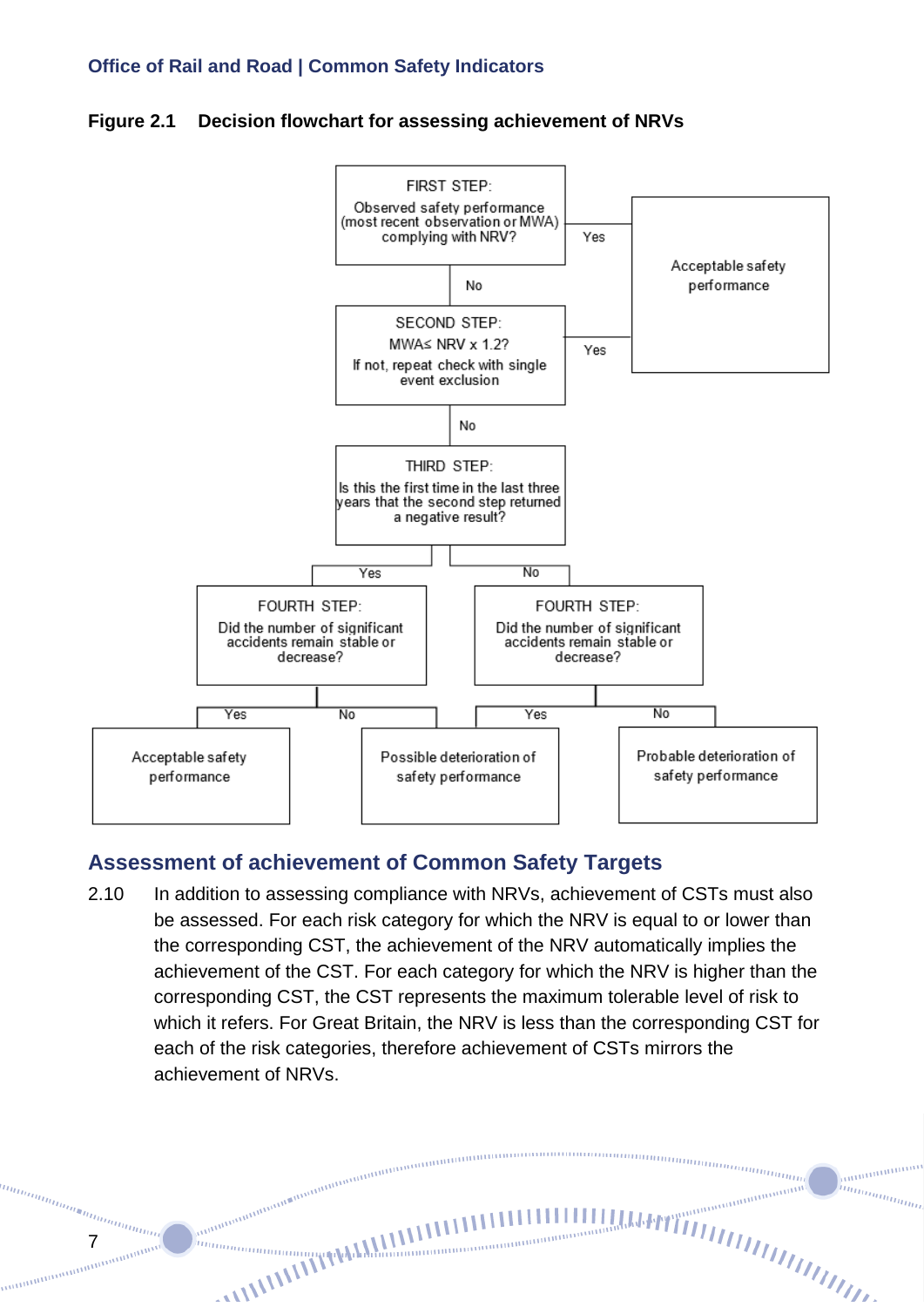## <span id="page-7-0"></span>**3. Results of the assessment**

### **Results**

3.1 At the **first step** of the assessment process, five of the six risk categories[2](#page-7-1) complied with the NRVs. This indicates that there is acceptable safety performance for passengers, employees, level crossing users, trespassers and whole society. The only risk category that did not pass the first step was Others, as the most recent observation and MWA exceeded the NRV. The procedure therefore continued to the next step.

#### **Table 3.1 First step assessment results**

All values in this table are multiplied by 10 to the power of negative nine. This means the values are divided by 10 nine times.

| <b>Risk category</b><br>and scaling base        | <b>Annual</b><br>observation<br>(OBS) (2020) | <b>MWA</b><br>(2016 to<br>2020) | <b>NRV</b><br>(2004 to<br>2009) | <b>OBS ≤ NRV</b> | $MWA \leq NRV$ |
|-------------------------------------------------|----------------------------------------------|---------------------------------|---------------------------------|------------------|----------------|
| Passengers<br>(passenger train-km)              | 2.22                                         | 2.27                            | 2.73                            | <b>Yes</b>       | Yes            |
| Passengers<br>(passenger-km)                    | 0.04                                         | 0.02                            | 0.028                           | <b>No</b>        | Yes:           |
| <b>Employees</b><br>(train-km)                  | 6.24                                         | 2.36                            | 5.17                            | <b>No</b>        | Yes            |
| Level crossing users <sup>3</sup><br>(train-km) | 4.57                                         | 8.20                            | 23.5                            | <b>Yes</b>       | <b>Yes</b>     |
| <b>Others</b><br>(train-km)                     | 8.32                                         | 7.16                            | 7.00                            | <b>No</b>        | <b>No</b>      |
| <b>Trespassers</b><br>(train-km)                | 16.84                                        | 30.46                           | 84.5                            | <b>Yes</b>       | <b>Yes</b>     |
| Whole society<br>(train-km)                     | 38.05                                        | 49.03                           | 120.0                           | <b>Yes</b>       | <b>Yes</b>     |

000000000000000000000000

<sup>ntummummi</sub></sup>

annin

anaaaaaa

<span id="page-7-1"></span><sup>&</sup>lt;sup>2</sup> There are two passenger risk categories using different scaling bases (passenger train-km and passengerkm). For this assessment, compliance with one (or both) of the NRVs is considered acceptable.

<span id="page-7-2"></span><sup>&</sup>lt;sup>3</sup> Under the legislation, there is no NRV for Level crossing users with the scaling base of (Train-km per year x Number of level crossings)/Track-km. Therefore, this has not been assessed and is excluded from Table 3.1.<br> $\frac{1}{2}$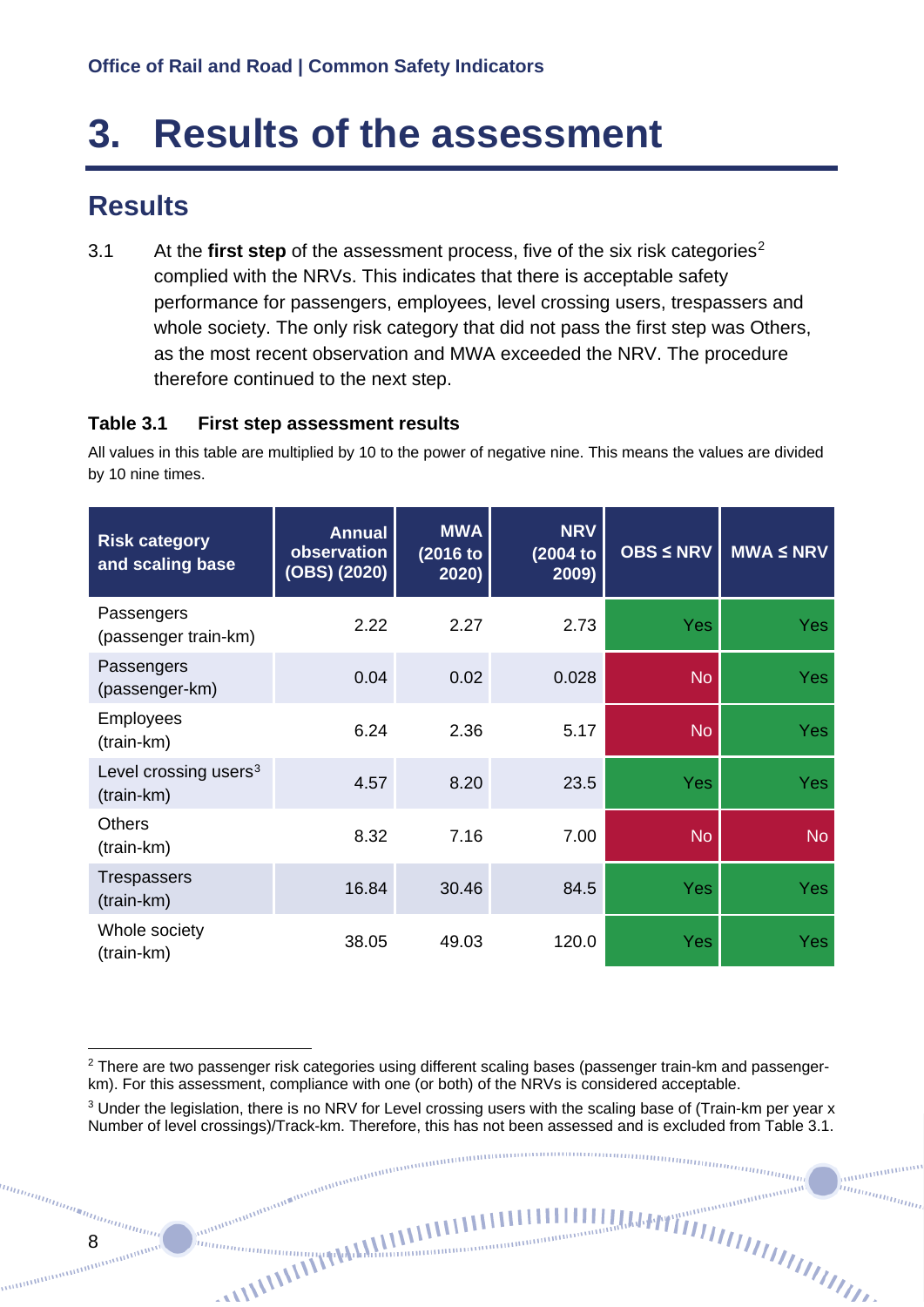3.2 At the **second step** of the assessment, Others risk category passed as the MWA does not exceed the NRV with the additional 20% range of tolerance. It can therefore be determined that there was acceptable safety performance for Others. Safety performance is therefore considered acceptable for each of the risk categories, and it was not necessary to proceed to the third and fourth step of the assessment.

#### **Table 3.2 Second step assessment results**

9

anana

All values in this table are multiplied by 10 to the power of negative nine. This means the values are divided by 10 nine times.

| <b>Risk category</b>        | <b>MWA</b> | <b>NRV</b> | $MWA \le NRV^*1.2$ |
|-----------------------------|------------|------------|--------------------|
| and scaling                 | (2016 to   | $(2004$ to |                    |
| base                        | 2020       | 2009       |                    |
| <b>Others</b><br>(train-km) | 7.16       | 7.00       | Yes.               |

3.3 As explained in paragraph 2.10, achievement of the NRVs automatically implies achievement of the CSTs associated with each risk category.

nunununung

anning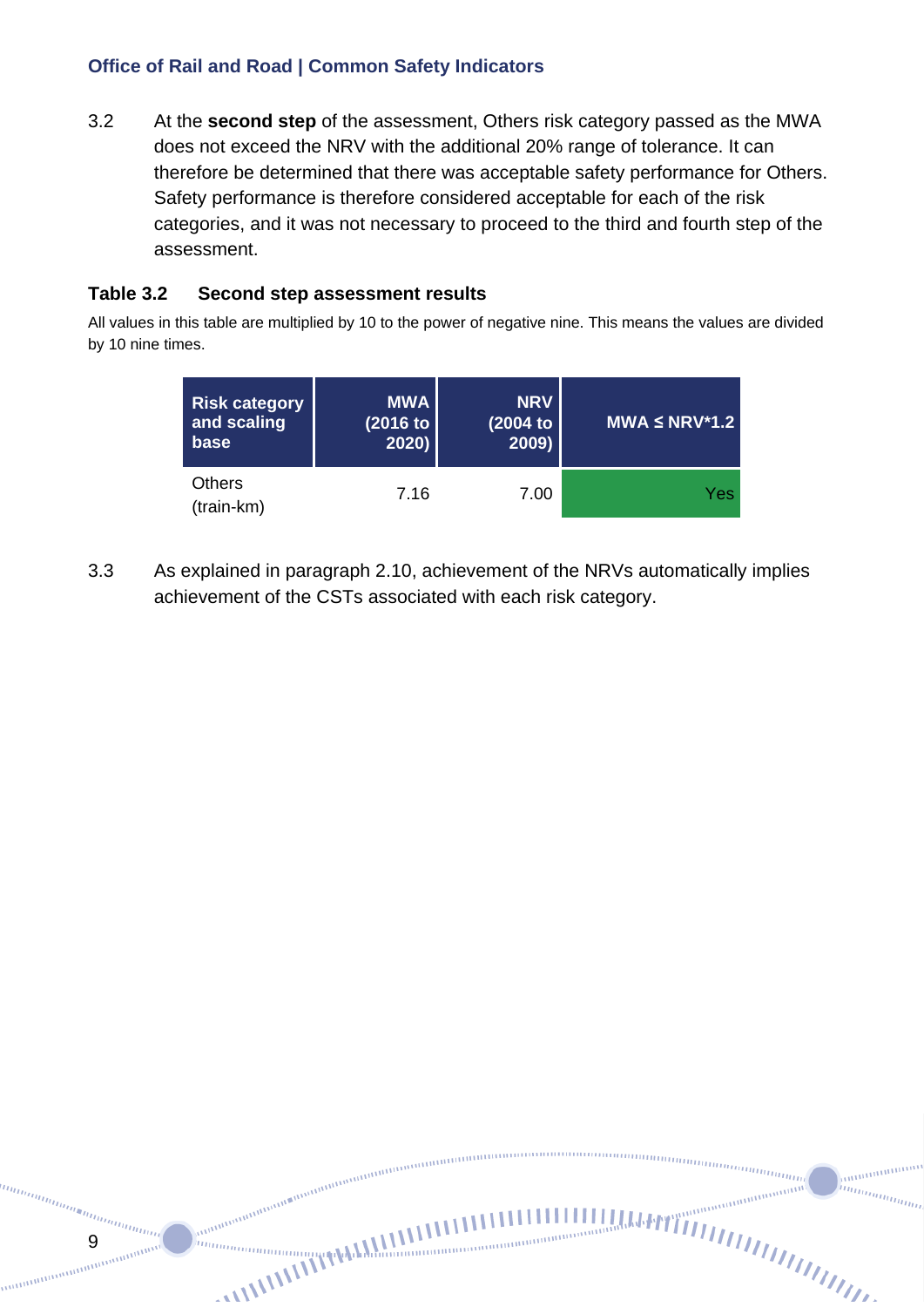## <span id="page-9-0"></span>**4. Further analysis**

10

### **Comparisons with other European countries**

- 4.1 The rail industry measures safety performance and risk using the FWSI measure. This measures the consequences of significant accidents by combining the number of fatalities and serious injuries.
- 4.1 Using data published by ERA in March 2022, the average number of FWSI in Great Britain was compared against other European countries for each of the six risk categories. [Data on common safety indicators since 2006](https://www.era.europa.eu/file/8104/download_en?token=PvM7IGMq) is available from the European Railway Accident Information Links (ERAIL) database.
- 4.2 For **passenger safety risk**, Great Britain ranks eighth (both per passenger trainkm and passenger-km) compared with other European countries (see Annex A for a list of country codes). Great Britain performs favourably in comparison to countries with similarly large railway networks.
- **Figure 4.1 Passenger safety risk (FWSI for passengers per passenger train-km) by European country, 2016 to 2020 average**

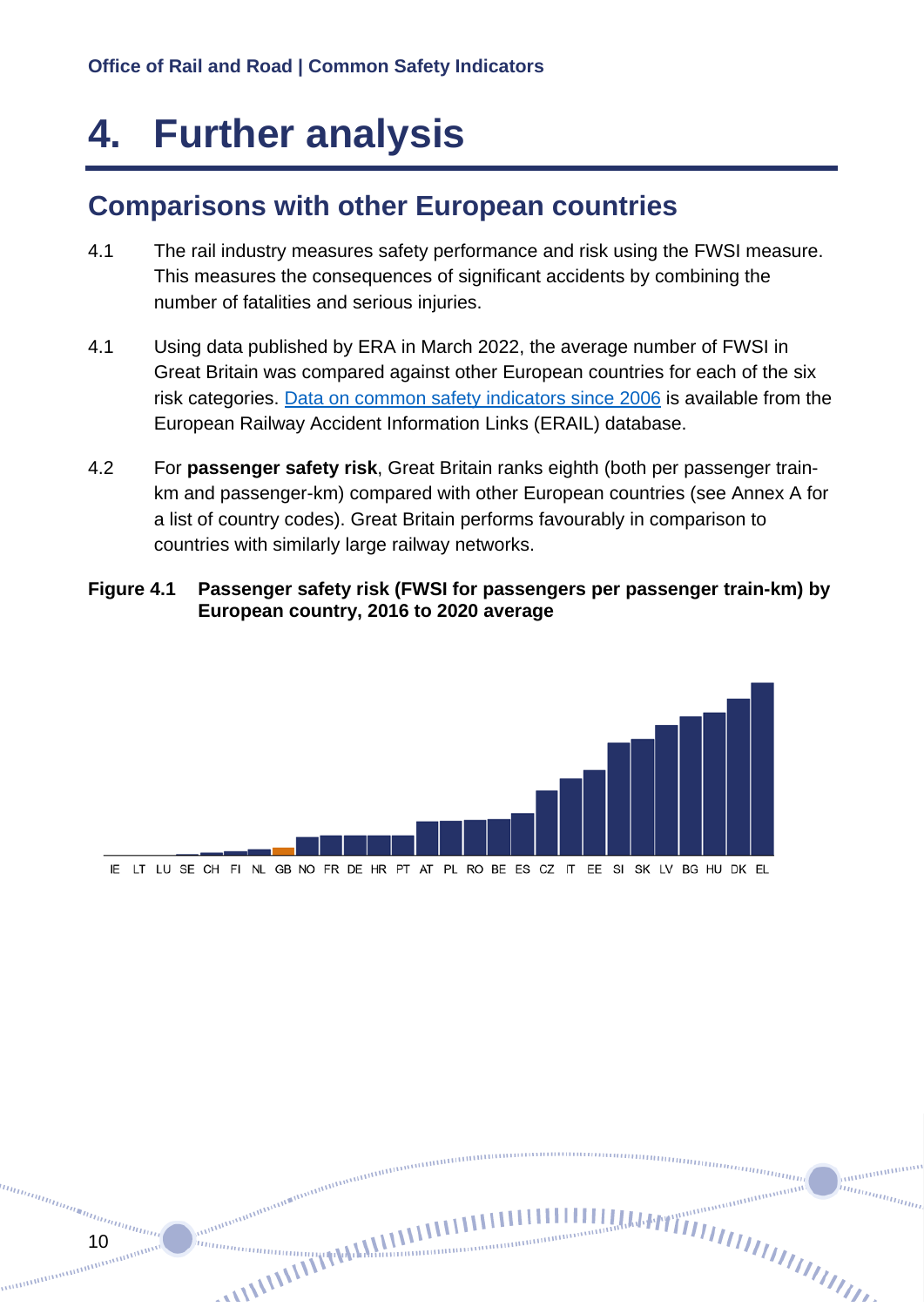**Figure 4.2 Passenger safety risk (FWSI for passengers per passenger-km) by European country, 2016 to 2020 average**



- 4.3 For **employee safety risk**, Great Britain is third compared with other European countries. The only countries with a lower average number of FWSI for employees were Ireland and Finland.
- **Figure 4.3 Employee safety risk (FWSI for employees per train-km) by European country, 2016 to 2020 average**



........... im<sub>mm</sub>

11

mm.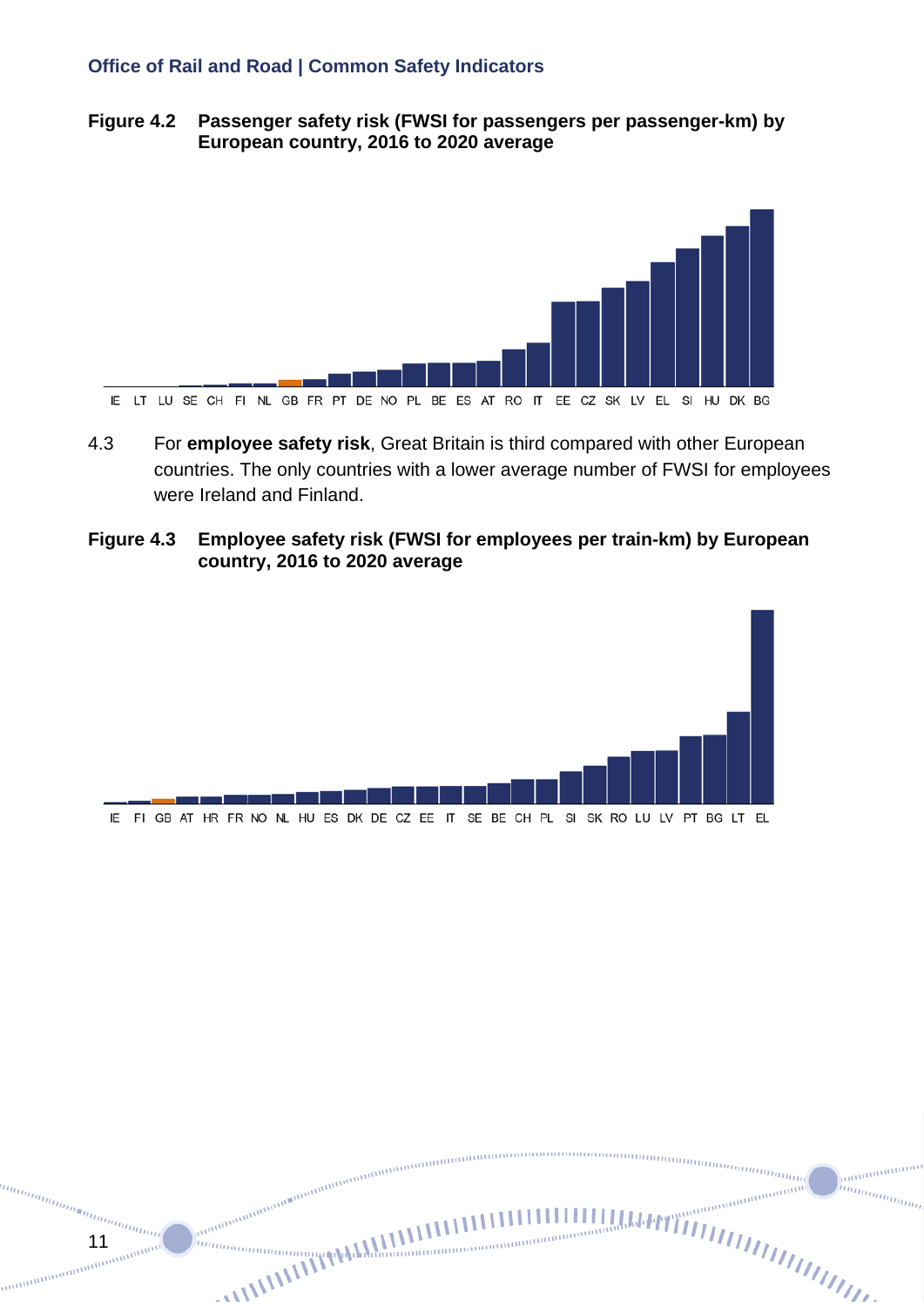4.4 For **level crossing user safety risk**, Great Britain is third compared with other European countries. The only countries with a lower average number of FWSI for level crossing users were Ireland and Switzerland.

#### **Figure 4.4 Level crossing user safety risk (FWSI for level crossing users per trainkm) by European country, 2016 to 2020 average**



4.5 For **risk to others**, Great Britain is 20th compared with other European countries.

#### **Figure 4.5 Other safety risk (FWSI for others per train-km) by European country, 2016 to 2020 average**



........... im<sub>mm</sub>

12

mm.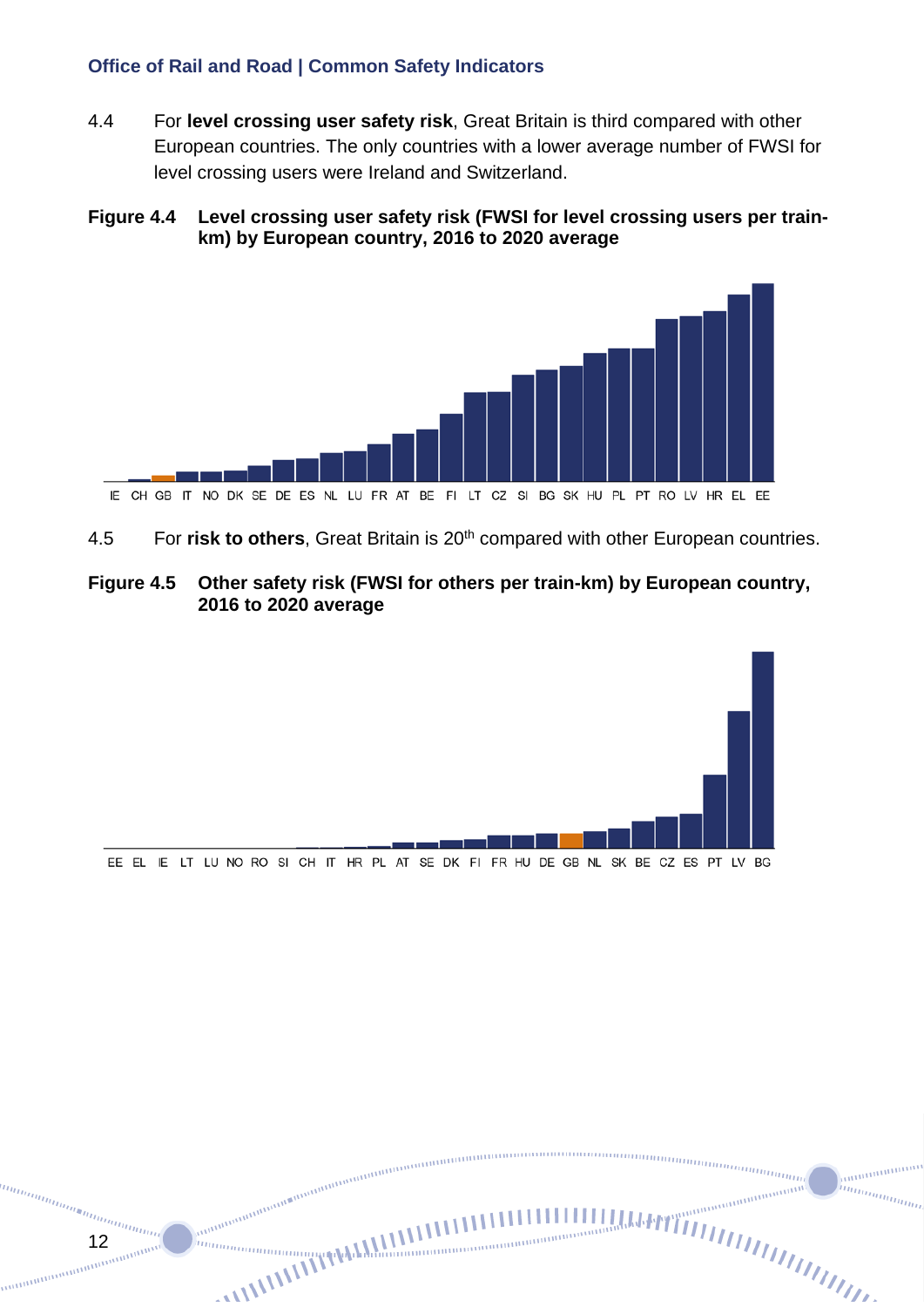4.6 For **trespasser safety risk**, Great Britain is fourth compared with other European countries. The only countries with a lower number of FWSI for trespassers were Luxembourg, the Netherlands and Slovenia.

#### **Figure 4.6 Trespasser safety risk (FWSI for trespassers per train-km) by European country, 2016 to 2020 average**



4.7 For **whole society safety risk**, Great Britain ranks first compared with other European countries. This means the average number of FWSI across each of the five risk categories combined is lower than any other European country for which there is available data.

#### **Figure 4.7 Whole society safety risk (FWSI for whole society per train-km) by European country, 2016 to 2020 average**



anananan in<sub>nnmmm</sub>

<sup>tan</sup>an<sub>ananana</sub>nananananan<br>13<br><sub>13 ma</sub>mananananananananan

mm.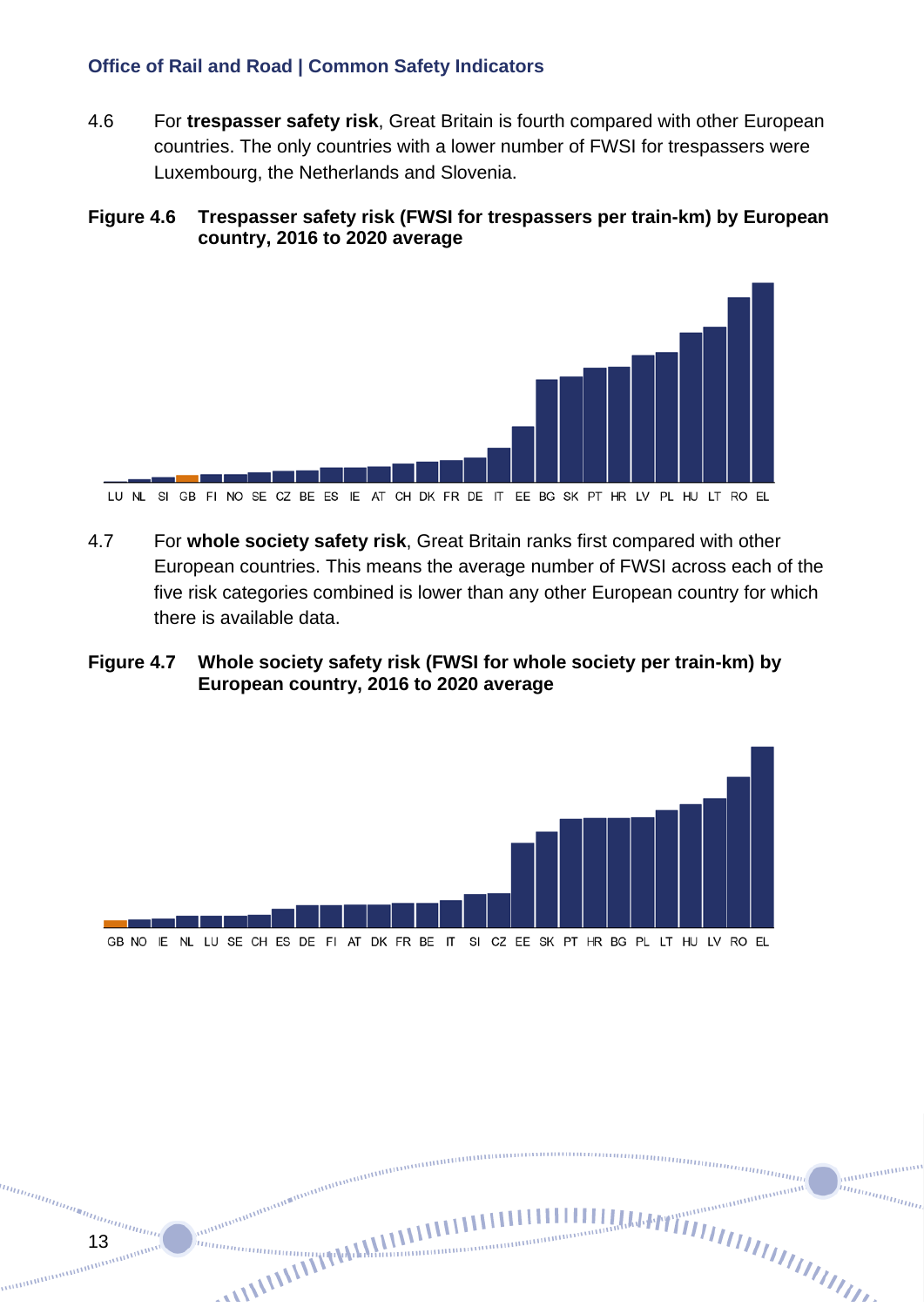## <span id="page-13-0"></span>**5. Conclusions**

14

annan

- 5.1 The results of the assessment for 2020 indicate acceptable safety performance for Great Britain's mainline railways in each of the six risk categories.
- 5.2 Analysing data published for other European countries by ERA, Great Britain also performs well in terms of the average number of FWSI over the most recent five years.
- 5.3 Great Britain has the lowest average number of FWSI for whole society (all risk categories combined). Great Britain also ranks favourably compared to other European countries in terms of employee safety, level crossing user safety and trespasser safety.

 $m n_{m n m n m}$ 

mmm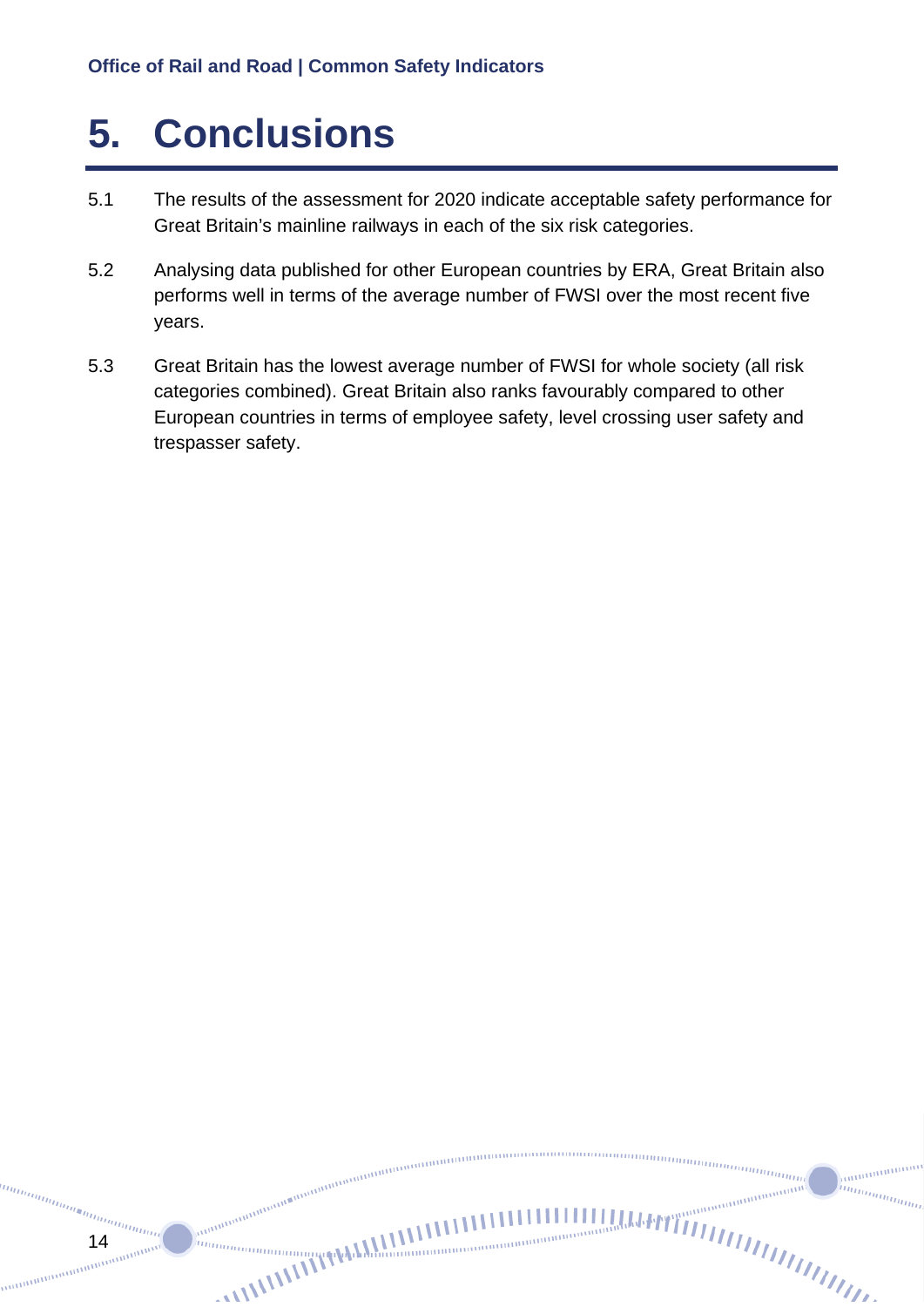## <span id="page-14-0"></span>**Annex A: Definitions**

The following terms have been commonly used in our assessment. Unless otherwise stated please refer to the ROGs for full details.

- The **annual observation (OBS)** is the safety performance in the single most recent reported year.
- **Common safety indicators (CSI)** are a set of rail safety data used to assess whether railway systems comply with safety targets and facilitate the monitoring of railway safety performance.
- A **Common safety target (CST)** means the minimum safety level that must be reached by the mainline railway systems, expressed in the risk categories as defined in paragraph 2 of Schedule 11 to the ROGs.
- **Directive** means Directive 2004/49/EC of the European Parliament and of the Council on safety on the Community's railways as amended.
- **Fatalities and weighted serious injuries (FWSI)** means a measure of the consequences of significant accidents combining fatalities and serious injuries, where 1 serious injury is considered statistically equivalent to 0.1 fatalities.
- **National reference value (NRV)** means a reference measure indicating the maximum tolerable level for a railway risk category.
- **Risk category** means one of the railway risk categories specified under Article 7(4)(a) and (b) of the Directive. These six railway risk categories are:
	- **Passengers** (as defined by ERA) means all persons, excluding members of traincrew, who make a trip by rail, including passengers trying to embark or disembark from a moving train.
	- **Employees** (staff or employees including the staff of contractors) means any persons whose employment is in connection with a railway and is at work at the moment of the accident; it includes the crew of the train and persons handling rolling stock and infrastructure installations.

nunnung<br><sup>nunnung</sup>

........... inn<sub>innin</sub>

– **Level crossing users** means all persons using a level crossing to cross a railway line by any means of transportation or by foot.

anana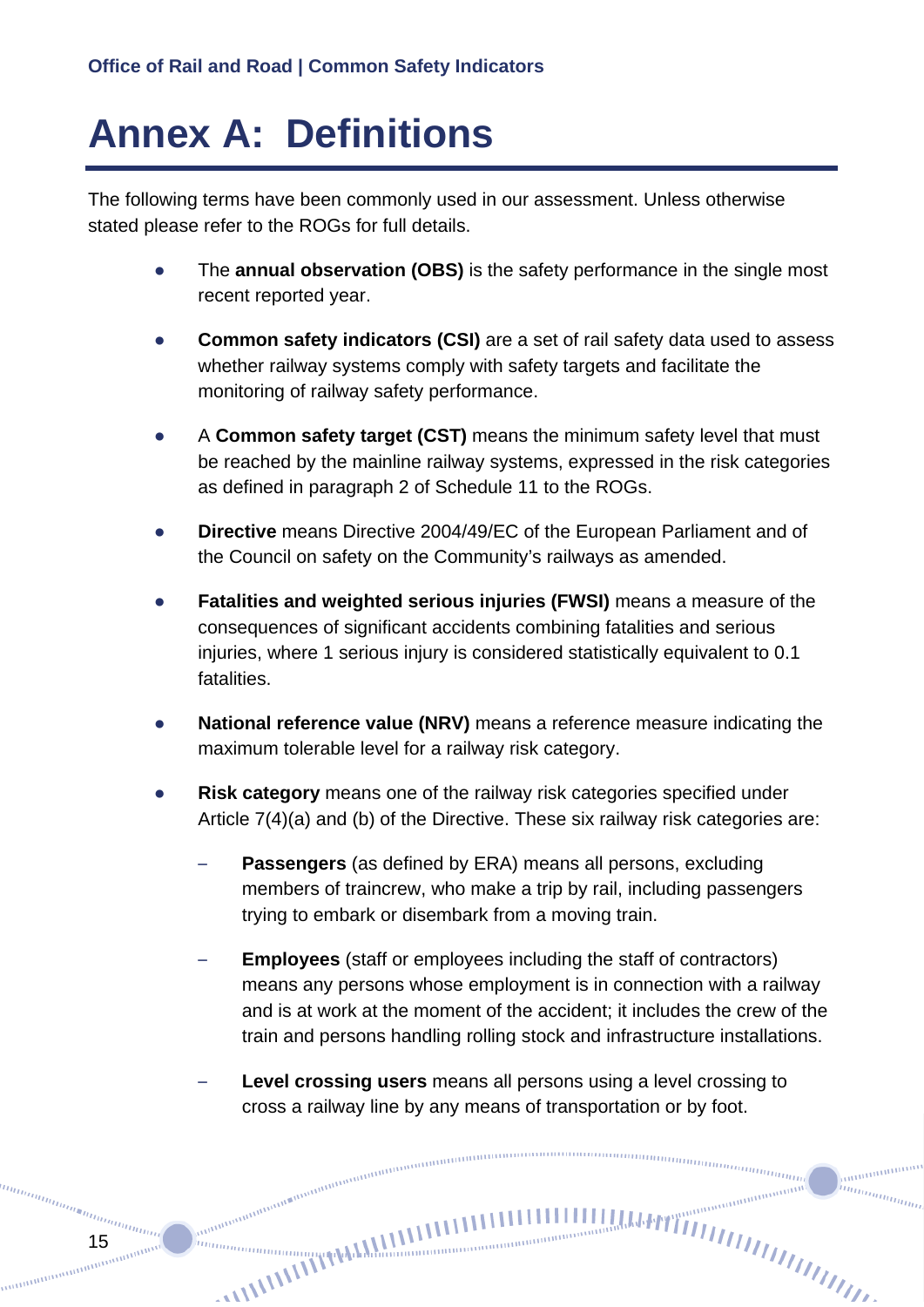16

anana

- **Others** means all persons who are not passengers, staff or employees including the staff of contractors, level crossing users or unauthorised persons on railway premises.
- **Trespassers (unauthorised persons on the railway premises)**  means any persons present on railway premises where such presence is forbidden (trespassing), with the exception of level crossing users.
- **Whole society** means the collective risk to all categories of persons listed under Article 7(4)(a) of the Directive.
- **Moving weighted average (MWA)** is the average safety performance over the five most recent reporting years. Further information on how this is calculated is outlined in the ROGs.
- Accident precursor means an incident that occurs in the causal chain of train accidents and can be used to indicate the risk of accidents happening.
- **Passenger-kilometre (km)** means the unit of measure representing the transport of one passenger by rail over a distance of one kilometre.
- **Passenger train-kilometre (km)** means the unit of measure representing the movement of a passenger train over one kilometre.
- **Train-kilometre (km)** means the unit of measure representing the movement of a train over one kilometre; the distance used is the distance actually run, if available, otherwise the standard network distance between the origin and destination must be used.
- **Track-kilometre (km)** means the length measured in kilometres of the railway network where each track of a multiple track railway is to be counted.

nummummu

annin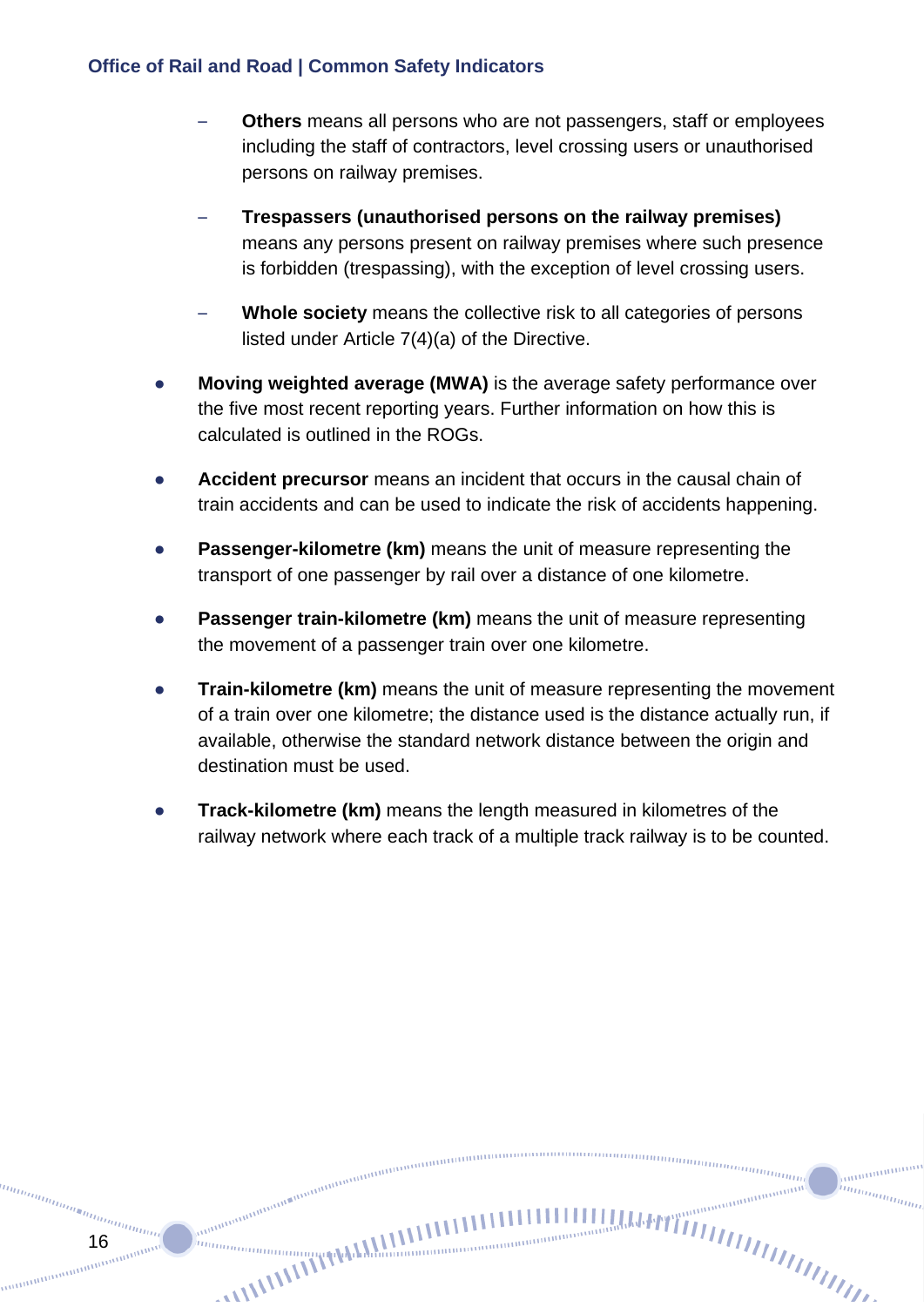### **Country codes**

- Belgium (BE)
- Bulgaria (BG)
- Czechia (CZ)
- Denmark (DK)
- Germany (DE)
- Estonia (EE)
- Ireland (IE)
- Greece (EL)
- Spain (ES)
- France (FR)
- Croatia (HR)
- Italy (IT)
- Latvia (LV)
- Lithuania (LT)
- Luxembourg (LU)
- Hungary (HU)
- Netherlands (NL)
- Austria (AT)
- Poland (PL)
- Portugal (PT)
- Romania (RO)
- Slovenia (SI)
- Slovakia (SK)
- Finland (FI)

17

- Sweden (SE)
- Norway (NO) not an EU Member State but assessed by ERA

• Switzerland (CH) – not an EU Member State or assessed by ERA but data included in ERAIL database

munimum innamman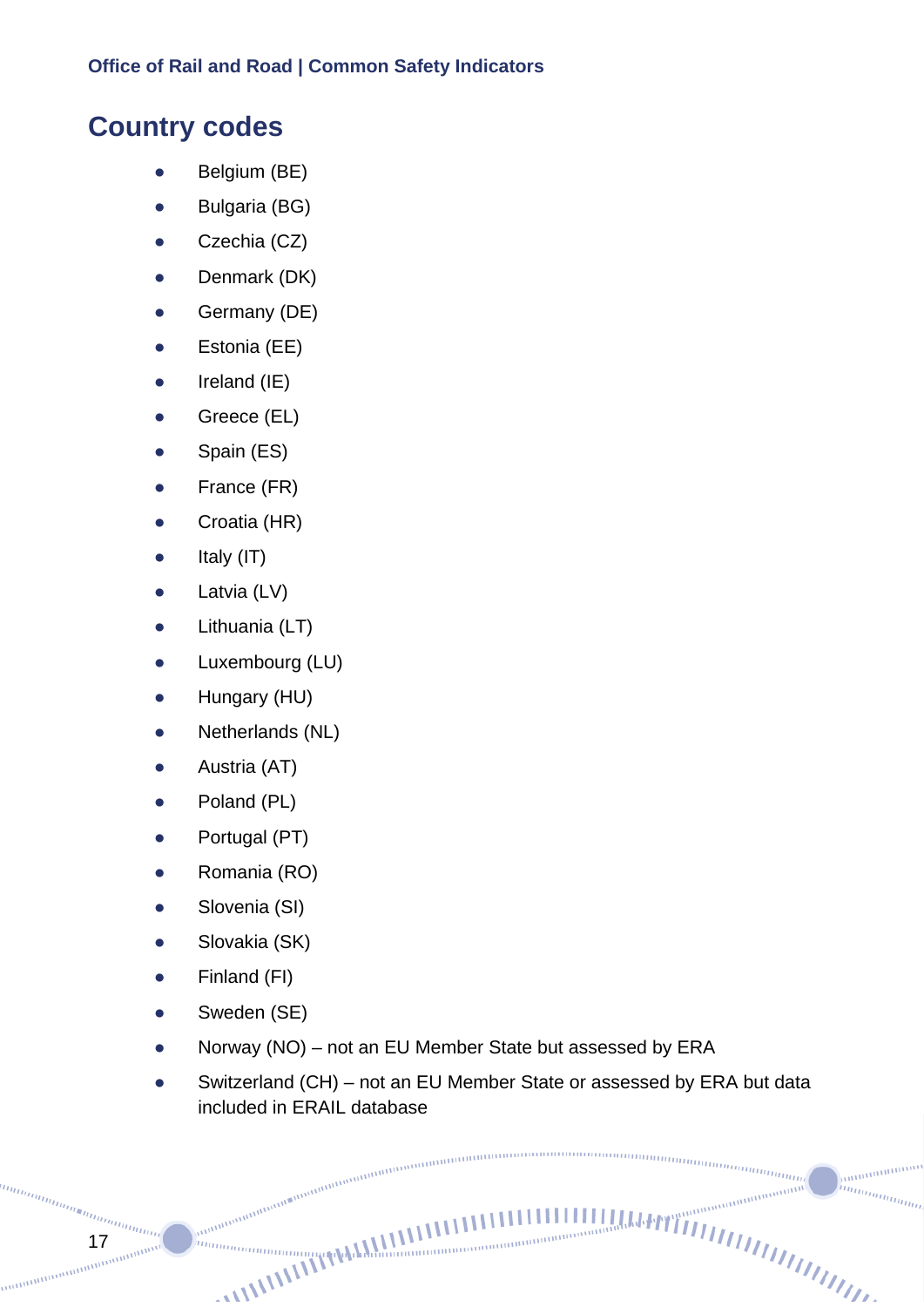## <span id="page-17-0"></span>**Annex B: National reference values and Common safety targets**

### **Measurement units for NRVs and CSTs**

The following table sets out the measurement units for NRVs and CSTs used for this assessment.

#### **Table B.1 Measurement units and scaling bases for each risk category**

| <b>Risk category</b>                                                      | <b>Measurement units</b>                                                                                                                                                | <b>Scaling base</b>                                                   |
|---------------------------------------------------------------------------|-------------------------------------------------------------------------------------------------------------------------------------------------------------------------|-----------------------------------------------------------------------|
| Passengers                                                                | 1.1 Number of passenger FWSI per year arising from<br>significant accidents/Number of passenger train-km per<br>year                                                    | Passenger train-<br>km per year                                       |
|                                                                           | 1.2 Number of passenger FWSI per year arising from<br>significant accidents/Number of passenger-km per year <sup>4</sup>                                                | Passenger-km<br>per year                                              |
| Employees                                                                 | 2. Number of employee FWSI per year arising from<br>significant accidents/Number of train-km per year <sup>5</sup>                                                      | Train-km per year                                                     |
| Level crossing<br>users                                                   | 3.1 Number of level crossing user FWSI per year arising<br>from significant accidents/Number of train-km per year                                                       | Train-km per year                                                     |
|                                                                           | 3.2 Number of level crossing user FWSI per year arising<br>from significant accidents/[(Number of Train-km per year<br>x Number of level crossings)/Track-km)] per year | (Train-km per<br>year x Number of<br>level<br>crossings)/Track-<br>km |
| <b>Others</b>                                                             | 4. Yearly number of FWSI to persons belonging to the<br>category 'others' arising from significant<br>accidents/Number of train-km per year                             | Train-km per year                                                     |
| <b>Trespassers</b><br>(unauthorised<br>persons on<br>railway<br>premises) | 5. Number of FWSI to unauthorised persons on railway<br>premises per year arising from significant<br>accidents/Number of train-km per year                             | Train-km per year                                                     |
| Whole society                                                             | 6. Total number of FWSI per year arising from significant<br>accidents/Number of train-km per year                                                                      | Train-km per year                                                     |
|                                                                           |                                                                                                                                                                         |                                                                       |

<span id="page-17-1"></span><sup>4</sup> This differs from the incorrect measurement units as set out in Schedule 11, paragraph 14 to the ROGs.

<span id="page-17-2"></span> $5$  This differs from the incorrect measurement units as set out in Schedule 11, paragraph 14 to the ROGs.<br> $\frac{1}{100}$ 

unnan (

anana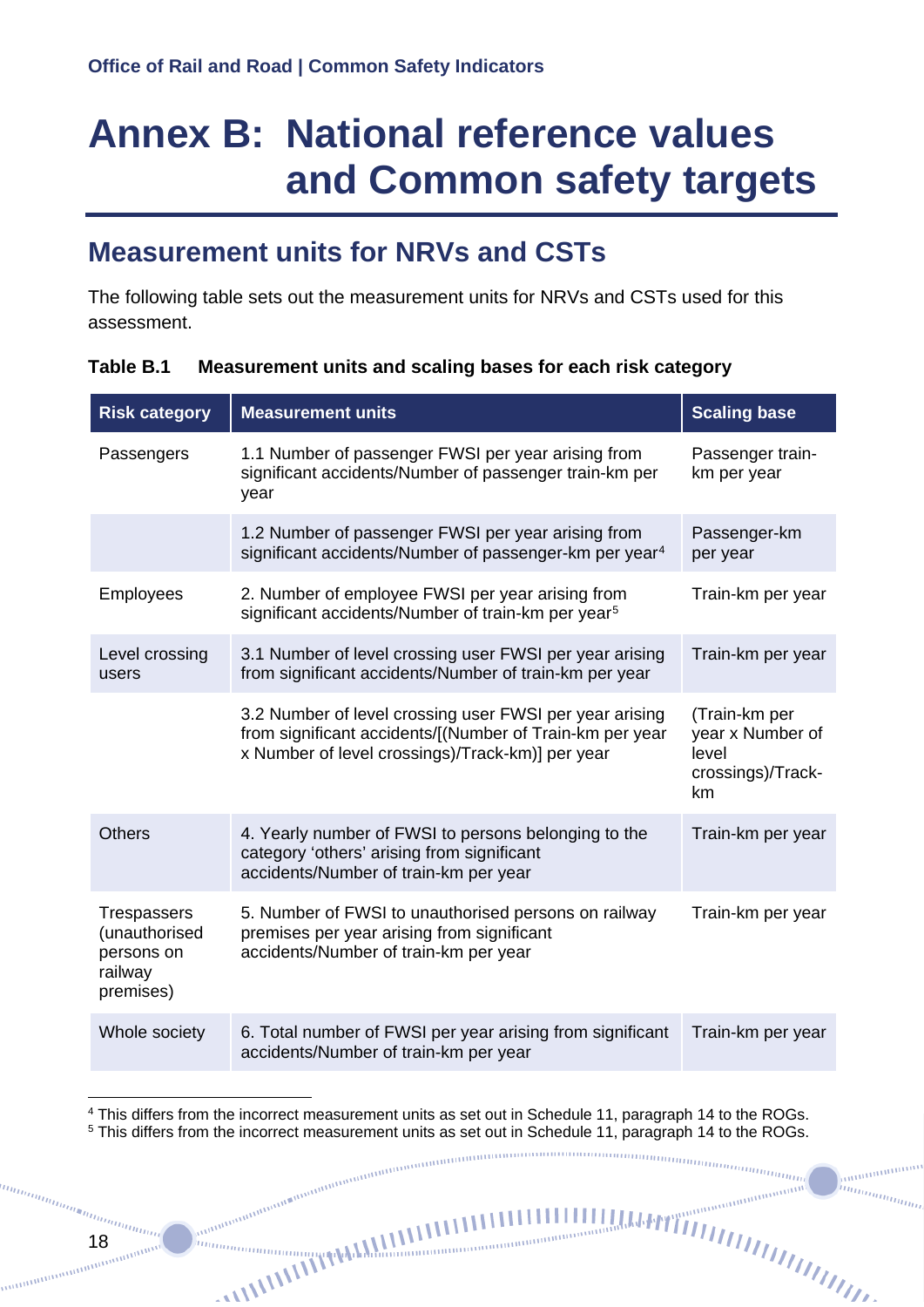### **Values for NRVs and CSTs**

19

annan mm.

The following table sets out the values of the NRVs and CSTs. These are from the ROGs. There are two NRVs and CSTs for the passenger risk category. This is because it is calculated twice using different scaling bases (passenger train-kilometres and passengerkilometres).

|  | Table B.2 NRV and CST for each risk category |
|--|----------------------------------------------|
|--|----------------------------------------------|

| <b>Risk category and</b><br>scaling base | NRV (*10 <sup>-9</sup> ) | CST (*10 <sup>-6</sup> ) | $NRV \leq CST$ |
|------------------------------------------|--------------------------|--------------------------|----------------|
| Passengers<br>(Passenger train-km)       | 2.73                     | 0.17                     | <b>Yes</b>     |
| Passengers<br>(Passenger-km)             | 0.028                    | 0.00165                  | <b>Yes</b>     |
| <b>Employees</b><br>(train-km)           | 5.17                     | 0.0779                   | <b>Yes</b>     |
| Level crossing users<br>(train-km)       | 23.5                     | 0.710                    | <b>Yes</b>     |
| <b>Others</b><br>(train-km)              | 7.00                     | 0.0145                   | Yes            |
| Trespassers<br>(train-km)                | 84.5                     | 2.05                     | Yes            |
| Whole society<br>(train-km)              | 120.0                    | 2.59                     | Yes            |

The NRV is less than or equal to the corresponding CST for each of the risk categories. Therefore, the achievement of the NRV automatically implies achievement of the CST.

........... im<sub>mm</sub>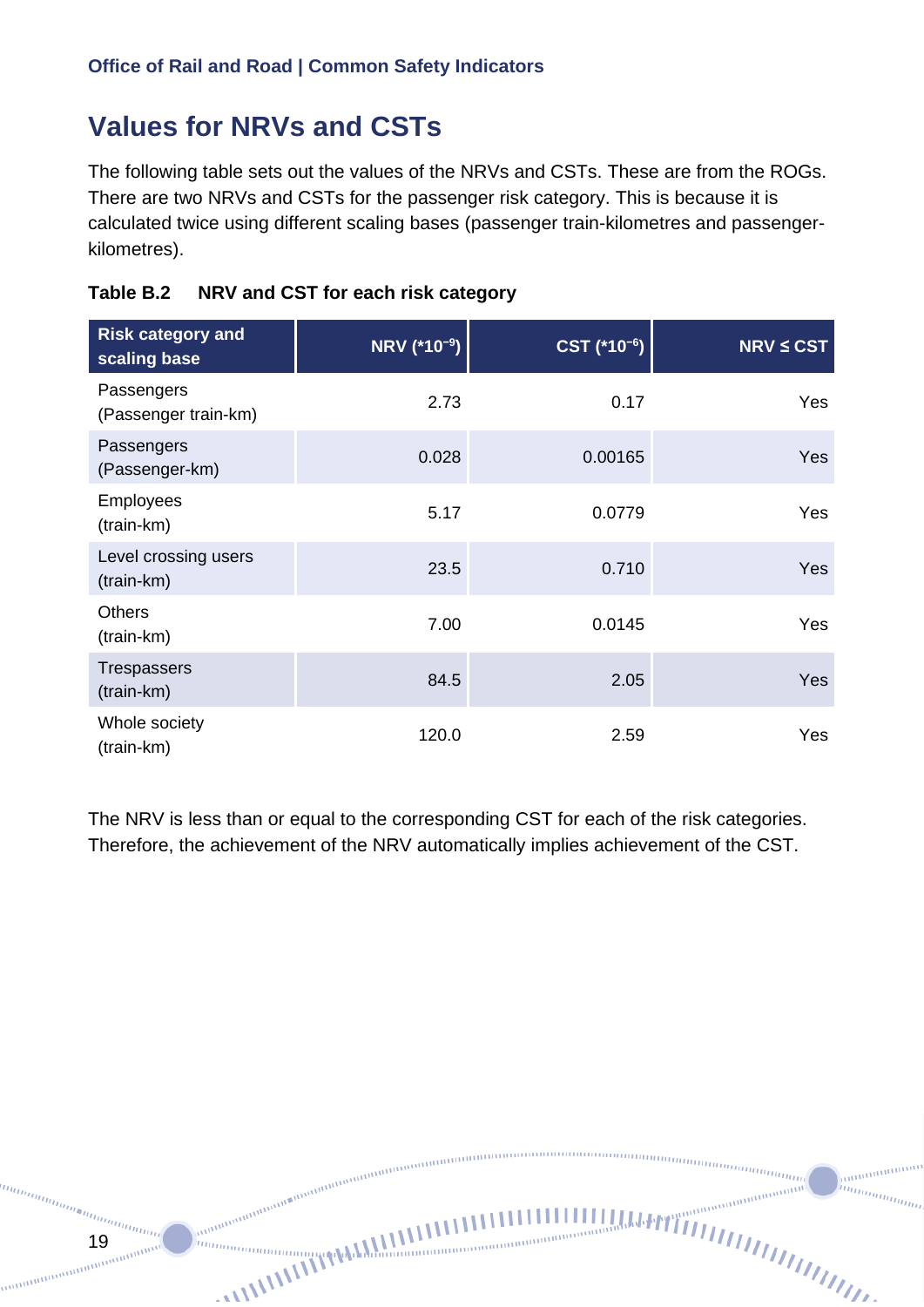## <span id="page-19-0"></span>**Annex C: List of data tables and other related statistics**

### **Data tables**

All data tables can be accessed on the [ORR data portal](https://dataportal.orr.gov.uk/) free of charge in OpenDocument Spreadsheet (.ods) format. We can also provide data in csv format on request.

All tables associated with this report are in one file and can be found under the Data tables heading at the bottom of the [Common safety indicators page.](https://dataportal.orr.gov.uk/statistics/health-and-safety/common-safety-indicators/)

Common safety indicators – Table 5300

- (a) Assessment of achievement of safety targets
- (b) Significant accidents by accident type
- (c) Fatalities by accident type
- (d) Persons seriously injured by accident type
- (e) Indicators relating to precursors to accidents
- (f) Level crossings
- (g) Indicators relating to suicide or suspected suicide

### **Other related statistics**

annan

nommunimumining and an annumumining and an annumumining and an annumumining and an annumumining and an annumum<br>Tanàna amin'ny faritr'i America ao amin'ny faritr'i Antonina ao amin'ny faritr'i Antonina amin'ny faritr'i Amer

**Rail Safety:** Annual safety statistics for Great Britain's mainline networks, London Underground and other non-mainline networks. It includes the number of fatalities and injuries affecting workforce and non-workforce (passengers and other members of the public) on the different rail networks. It also covers incidents and misuse at level crossings, and information on train accidents and the severity. A statistical release, data tables and interactive dashboard are published on the [Rail safety page](https://dataportal.orr.gov.uk/statistics/health-and-safety/rail-safety/) on the data portal.

**Signals passed at danger (SPADs):** Quarterly statistics on the number of signals passed at danger on the mainline railway. A data table is published on the [Rail safety page](https://dataportal.orr.gov.uk/statistics/health-and-safety/rail-safety/) on the data portal.

nummunum (

anna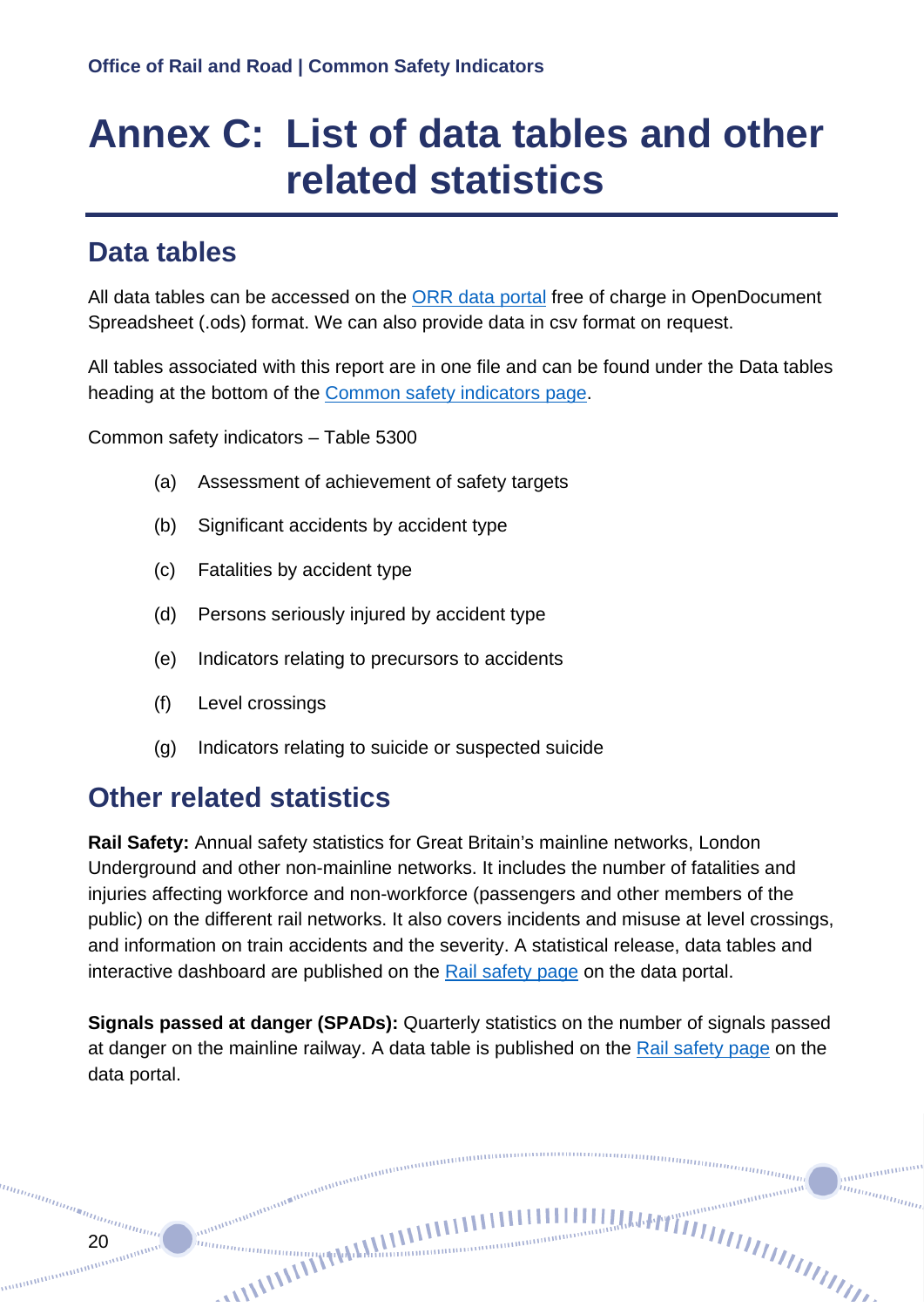21

manaman

Safety data and commentary about specific incidents, trends and background information can also be found in the following two publications:

- [RSSB Annual Health and Safety Report](https://www.rssb.co.uk/safety-and-health/risk-and-safety-intelligence/annual-health-and-safety-report) (published July 2021)
- [ORR Annual Health and Safety Report](https://www.orr.gov.uk/monitoring-regulation/rail/promoting-health-safety/annual-health-safety-report) (published July 2021)

annon anno anno anno anno anno anno

........... innannan

Common Safety Indicators for other European countries are published annually by ERA in a report and database:

- [ERA Assessment of achievement of safety targets Safety data](https://www.era.europa.eu/sites/default/files/library/docs/csm_cst_report_2022_-_public.pdf) (published March 2022)
- [ERAIL database Common safety indicators data reported by National](https://www.era.europa.eu/file/8104/download_en?token=PvM7IGMq)  [Safety Authorities](https://www.era.europa.eu/file/8104/download_en?token=PvM7IGMq) (published January 2022)